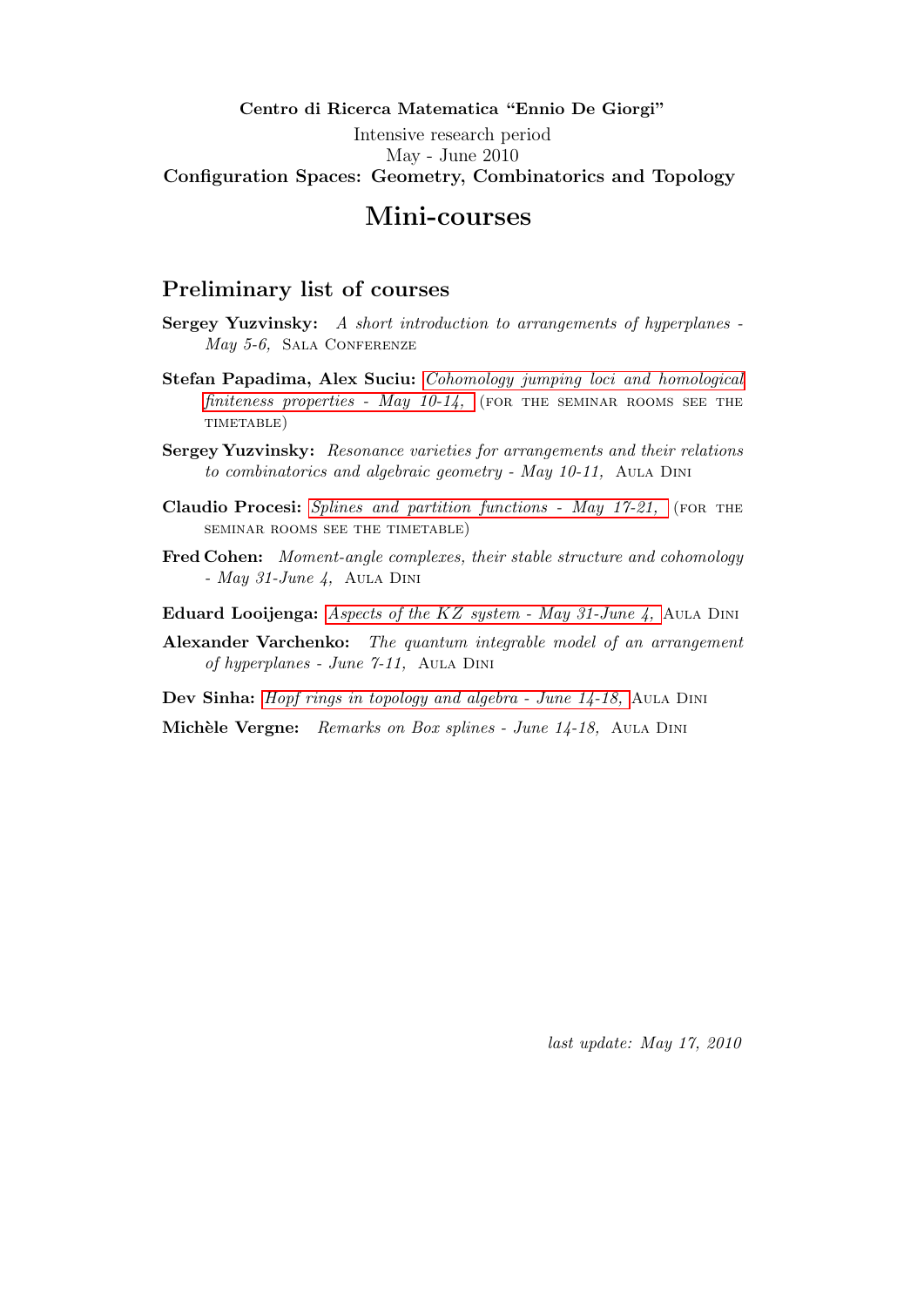|                    |                                   | Configuration spaces: mini courses |                         |                         |
|--------------------|-----------------------------------|------------------------------------|-------------------------|-------------------------|
|                    |                                   | Timetable                          |                         |                         |
|                    |                                   | ${\rm May~2010}$                   |                         |                         |
| Monday             | Tuesday                           | Wednesday                          | Thursday                | Friday                  |
| 3                  | 4                                 |                                    | $\ddot{\circ}$          |                         |
|                    |                                   | $10:30 - 12:00$                    | 10:30 COFFEE BREAK      |                         |
|                    |                                   | $Yuzvinsky$ (CONFER.)              |                         |                         |
|                    |                                   | 12:00-12:30                        | 11:00-12:30 (CONFER.)   |                         |
|                    |                                   | Welcome cocktail                   | Yuzvinsky               |                         |
|                    |                                   | $\frac{2}{1}$                      | 13                      | $\frac{4}{3}$           |
| $9:30 - 11:00$     | $9:30 - 11:00$                    |                                    |                         |                         |
| $Suciu$ (DINI)     | $Suciu$ (DINI)                    |                                    |                         | 10:45 COFFEE BREAK      |
| 11:00 COFFEE BREAK | 11:00 COFFEE BREAK                | 10:45 COFFEE BREAK                 | 10:45 COFFEE BREAK      | 11:15-12:45             |
| 11.15-12.45        | 11.15-12.45                       | 11.15-12.45                        | 11.15-12.45             | Suciu (CONFERENZE)      |
| $Yuzvinsky$ (DINI) | $Yuzvinsky$ (DINI)                | Papadima (BIANCHI)                 | Papadima (DINI)         |                         |
| 17                 | $\frac{8}{18}$                    | $\overline{19}$                    | $\overline{\mathbf{S}}$ | $\overline{\mathbf{2}}$ |
| 10:30 COFFEE BREAK |                                   |                                    | $9:30 - 11:00$          | 10:30 COFFEE BREAK      |
| $11:00 - 12:30$    | 10:30 СОFFEE BREAK<br>11:00-12:30 |                                    | Procesi (STEMMI)        | $11:00 - 12:30$         |
| Process (Dini)     | Procesi (STEMMI)                  |                                    | 11:00 COFFEE BREAK      | $Process$ (Віл<br>ксні) |
|                    |                                   |                                    |                         |                         |
| $\overline{24}$    | 25                                | 26                                 | 27                      | 28                      |
|                    |                                   |                                    |                         |                         |
| WORKSHOP           | <b>SHOP</b><br>WORK               | WORKSHOP                           |                         |                         |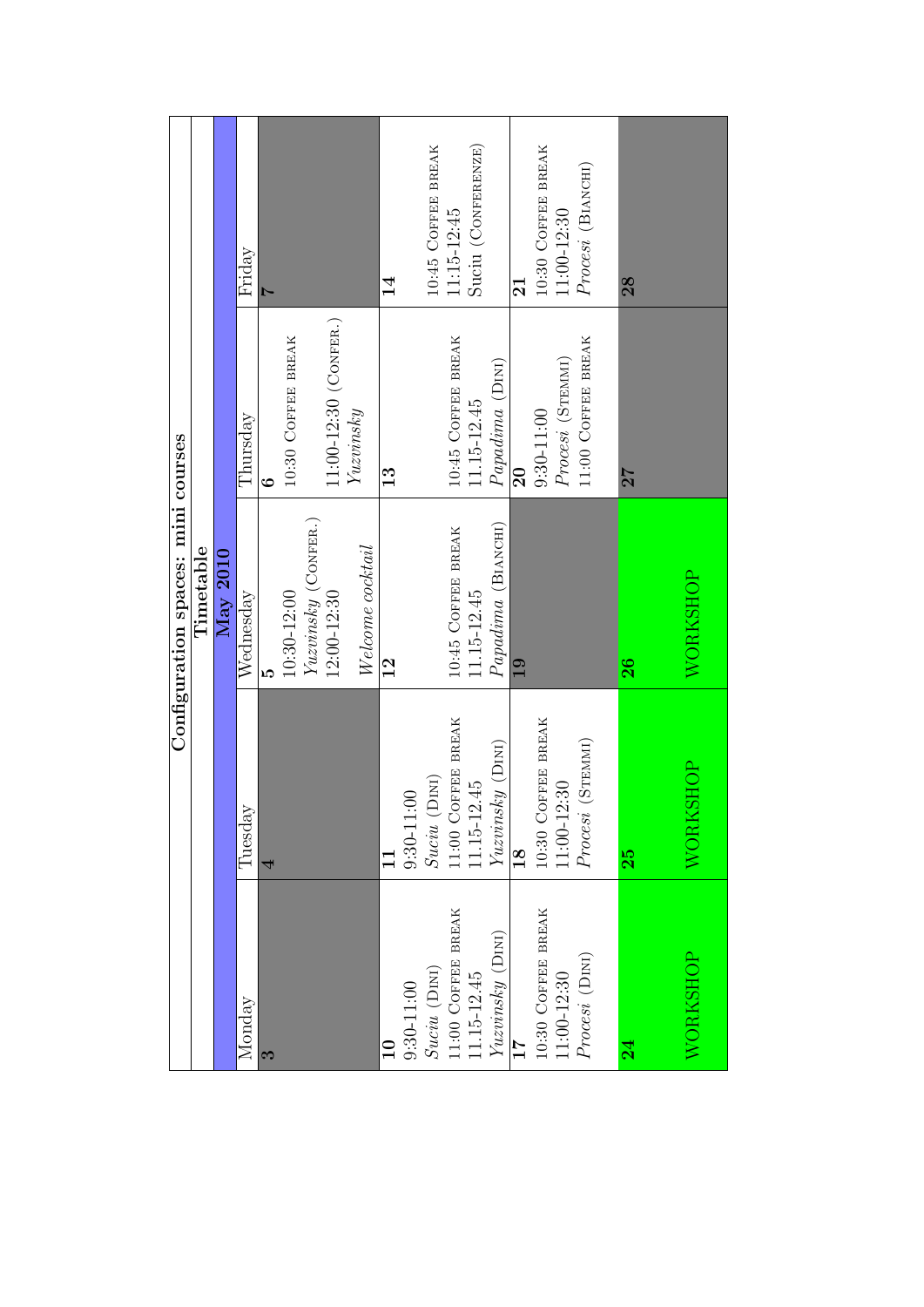| Configuration spaces: mini courses | Timetable | May-June 2010 | Friday    |                      | $9:30 - 11:00$                                             | Looijenga (DINI)         | 11:00 COFFEE BREAK | 11:15-12:45    | Cohen (DINI)     |                 | 10:30 COFFEE BREAK                | $11:00 - 12:30$ | Varchenko (DINI) | 18            | $9:30 - 11:00$     | Sinha (DINI)    | 11:00 COFFEE BREAK                                                                             | 11:15-12:45                       | Vergne (DINI)      | 25                      | WORKSHOP |  |
|------------------------------------|-----------|---------------|-----------|----------------------|------------------------------------------------------------|--------------------------|--------------------|----------------|------------------|-----------------|-----------------------------------|-----------------|------------------|---------------|--------------------|-----------------|------------------------------------------------------------------------------------------------|-----------------------------------|--------------------|-------------------------|----------|--|
|                                    |           |               | Thursday  | S                    | $9:30 - 11:00$                                             | Looijenga (DINI)         | 11:00 COFFEE BREAK | 11:15-12:45    | $Cohen$ (DINI)   | $\overline{10}$ | 10:30 COFFEE BREAK                | 11:00-12:30     | Varchenko (DINI) | $\frac{1}{1}$ |                    |                 |                                                                                                | <b>AV QTIOH</b>                   |                    | 24                      | WORKSHOP |  |
|                                    |           |               | Wednesday | $\mathbf{\tilde{c}}$ |                                                            |                          |                    | <b>AVCITOH</b> |                  | σ.              | 10:30 COFFEE BREAK                | 11:00-12:30     | Varchenko (DINI) | $\frac{6}{1}$ | $9:30 - 11:00$     | $Sinha$ (DINI)  | 11:00 COFFEE BREAK                                                                             | 11:15-12:45                       | Vergne (DINI)      | 23                      | WORKSHOP |  |
|                                    |           |               | Tuesday   |                      | $\frac{1}{1} \frac{(\text{June})}{(30 \cdot 11 \cdot 00)}$ | $Cohen$ (DINI)           | 11:00 COFFEE BREAK | 1115-12:45     | Looijenga (DINI) | ∞               | 10:30 COFFEE BREAK<br>11:00-12:30 |                 | Varchenko (DINI) | $\frac{1}{5}$ | $9:30 - 11:00$     | Vergne (DINI)   |                                                                                                | 11:00 COFFEE BREAK<br>11:15-12:45 | (DIM)<br>$Sinha$ ( | 22                      | WORKSHOF |  |
|                                    |           |               | Monday    |                      | 31 $(May)$<br>9:30-11:00                                   | $Cohen\ (\mathrm{Dini})$ | 11:00 COFFEE BREAK | 11:15-12:45    | Looijenga (DINI) |                 | 10:30 COFFEE BREAK                | $1:00-12:30$    | Varchenko (DINI) |               | 10:30 COFFEE BREAK | $11:00 - 12:30$ | $\begin{array}{c} \textit{Vergne}\ (\textit{D}\textsc{int}) \\ 16:00\text{-}17:00 \end{array}$ |                                   | $Sinha$ (DINI)     | $\overline{\mathbf{z}}$ | WORKSHOP |  |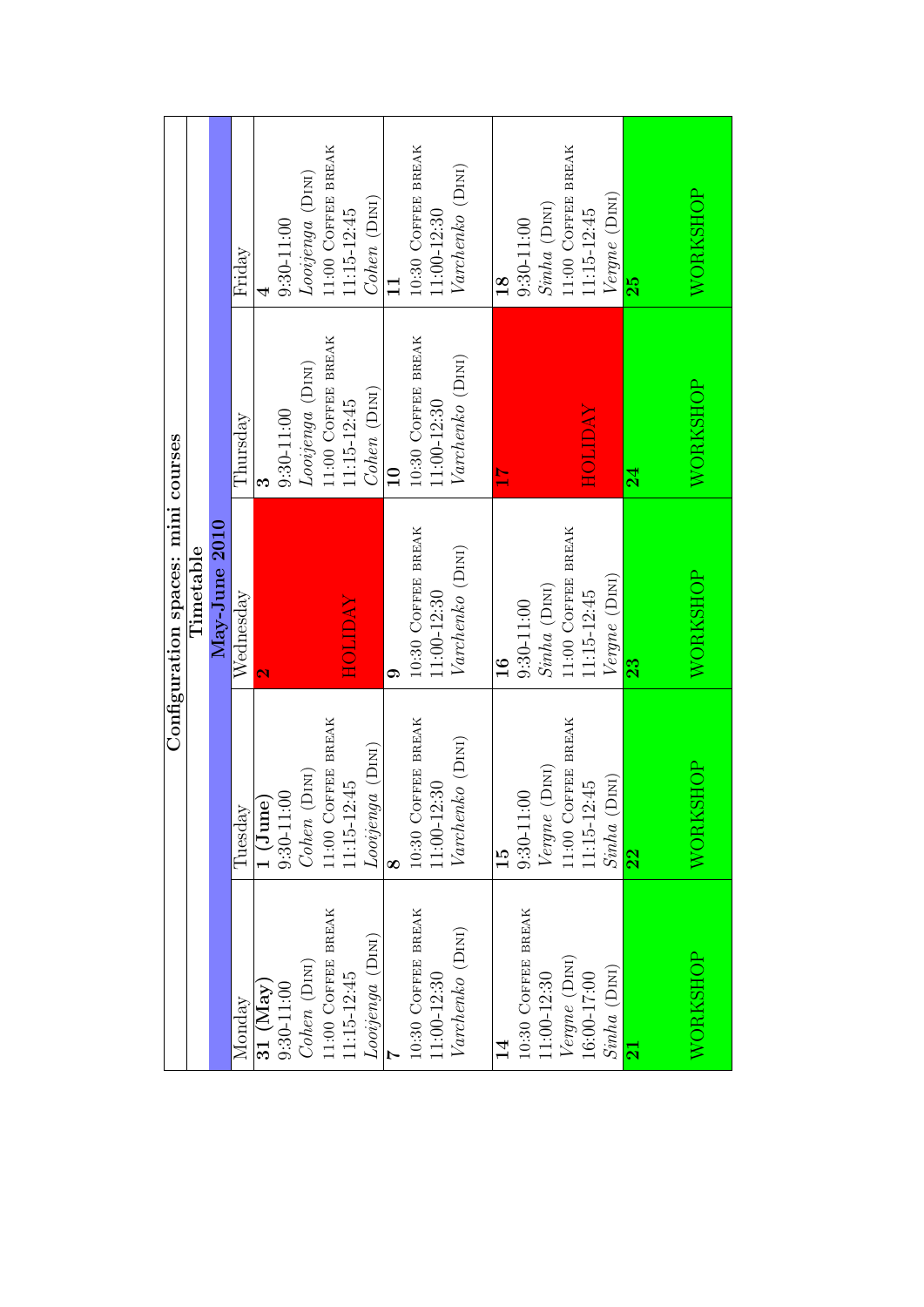### Abstracts of the courses:

A short introduction to arrangements of hyperplanes (May 5-6, Sala Conferenze) Sergey Yuzvinsky - University of Oregon, Eugene

LIST OF COURSES

<span id="page-3-0"></span>Cohomology jumping loci and homological finiteness properties (May 10-14, Aula Dini) Stefan Papadima - Institute of Mathematics "Simion Stoilow" of the Romanian Academy, Bucharest Alex Suciu - Northeastern University, Boston

LIST OF COURSES

- 1 Homology of local systems and characteristic varieties
- 2 Homology of free abelian covers
- 3 Resonance varieties, tangent cones, formality
- 4 Bieri-Neumann-Strebel-Renz invariants
- 5 Applications:
	- a Knots, links, and 3-dimensional manifolds,
	- b Right-angled Artin groups and toric complexes,
	- c Kahler and quasi-Kahler manifolds,
	- d Hyperplane arrangements

Resonance varieties for arrangements and their relations to combinatorics and algebraic geometry (May 10-11, Aula Dini) Sergey Yuzvinsky - University of Oregon, Eugene

[List of courses](#page-0-0)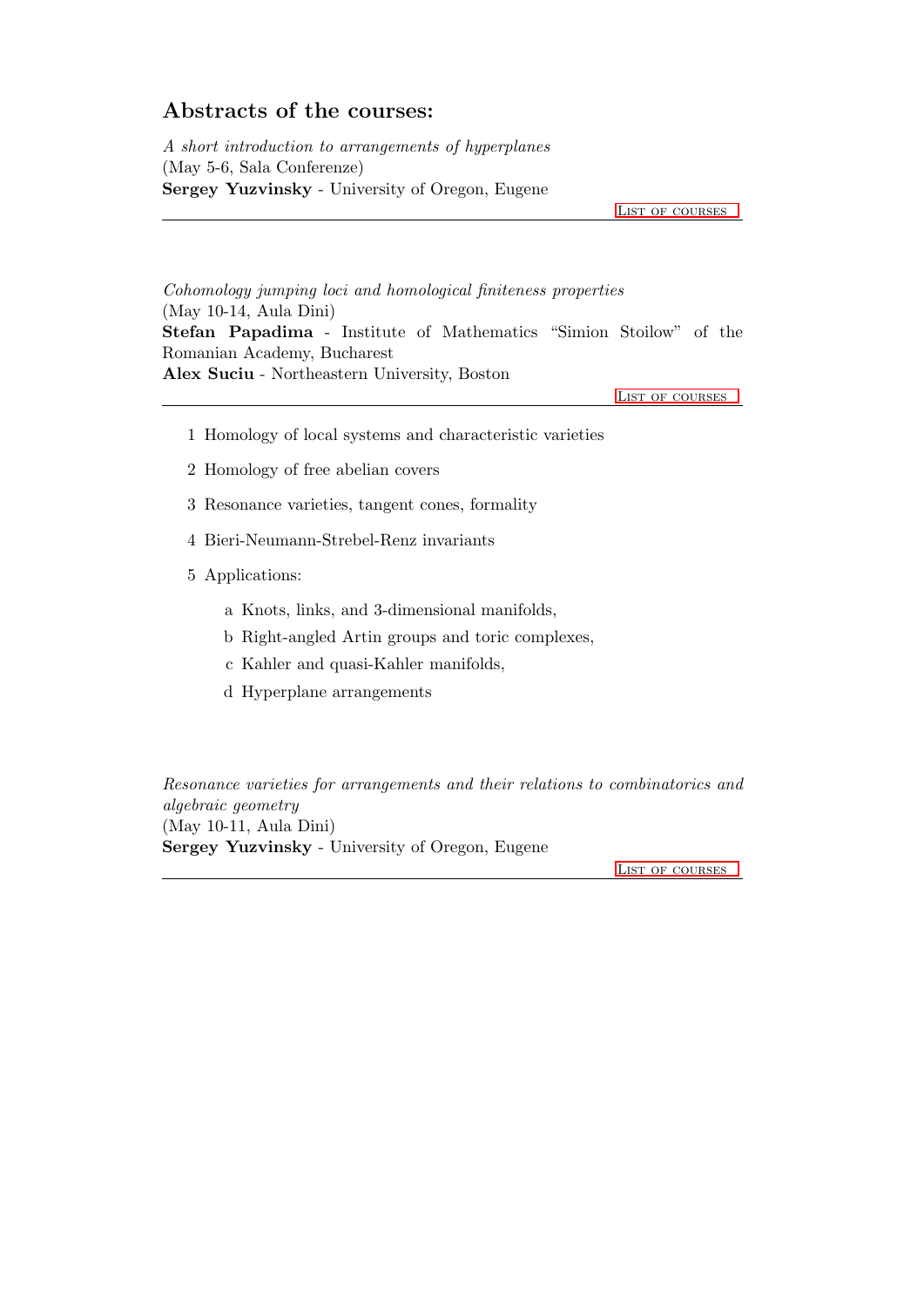<span id="page-4-0"></span>Splines and partition functions (May 17-21, for the seminar room, see the timetable) Claudio Procesi - Universitá "La Sapienza" Roma

LIST OF COURSES

I will discuss several constructions one can perform starting from a list of vectors and show how some ideas coming from the theory of hyperplane arrangements come into play in numerical analysis and arithmetic. The material is based on a forthcoming book with De Concini, preliminary version available at [www.mat.uniroma1.it/~procesi/dida.html](http://www.mat.uniroma1.it/~procesi/dida.html): [Hyperplane arrangements,](http://www.mat.uniroma1.it/~procesi/finale(10-16).pdf) [polytopes, box-splines.](http://www.mat.uniroma1.it/~procesi/finale(10-16).pdf)

Moment-angle complexes, their stable structure and cohomology (May 31-June 4, Aula Dini) Fred Cohen - University of Rochester, Rochester

[List of courses](#page-0-0)

<span id="page-4-1"></span>Aspects of the KZ system (May 31-June 4, Aula Dini) Eduard Looijenga - Universiteit Utrecht

LIST OF COURSES

The goal of this minicourse is to show how this local system can be understood in algebro-geometric terms. We will also discuss certain important subsystems (known as Hitchin or  $WZW$  systems). It has been conjectured that these subsystems have a flat inner product. We will verify this, essentially following Ramadas, that this is so when one the input data (a simple Lie algebra) is  $SL(2)$ .

The quantum integrable model of an arrangement of hyperplanes (June 7-11, Aula Dini) Alexander Varchenko - University of North Carolina at Chapel Hill LIST OF COURSES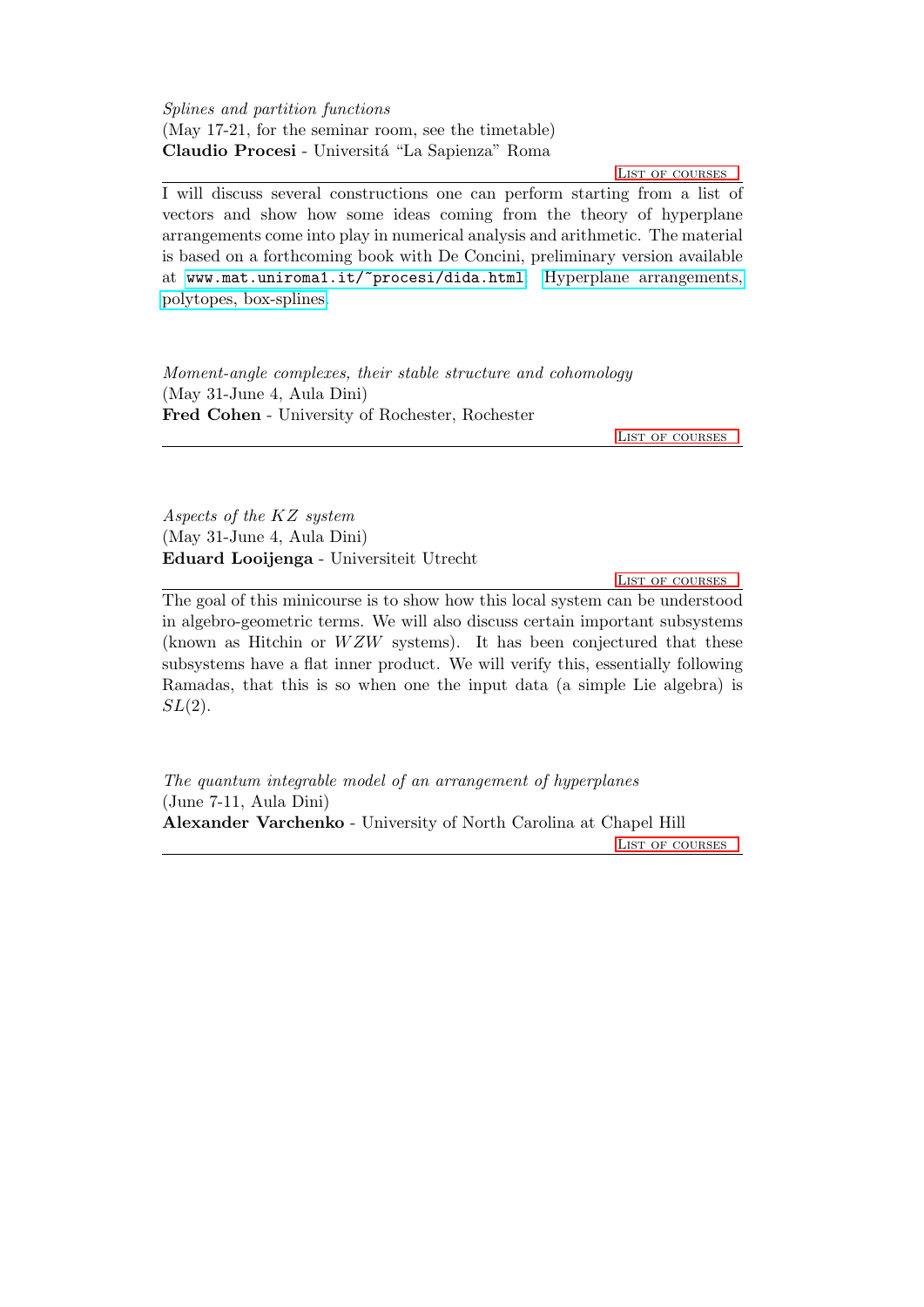<span id="page-5-0"></span>Hopf rings in topology and algebra (June 14-18, Aula Dini) Dev Sinha - University of Oregon

[List of courses](#page-0-0)

We start with some topics very close to the theme of the workshop, namely the cohomology of unordered configuration spaces and in particular of symmetric groups, as recently studied by Giusti, Salvatore and myself. A key organizing concept is that of a Hopf ring, which is a ring object in the category of coaglebras. This notion has been mostly applied in the study of homology of spaces which represent multiplicative cohomology theories such as Eilenberg- -MacClane spaces or infinite Grassmannians. But we have found that this structure also applies to cohomology, representation theory, and invariant theory of finite "series groups" such as symmetric or alternating groups and general linear groups over finite fields. We both revisit some classical topics and indicate some open areas of investigation stemming from these ideas.

Remarks on Box splines (June 14-18, Aula Dini) Mich`ele Vergne - Centre National de la Recherche Scientifique Ecole Polytechnique. Centre de Mathematiques Laurent Schwartz

LIST OF COURSES